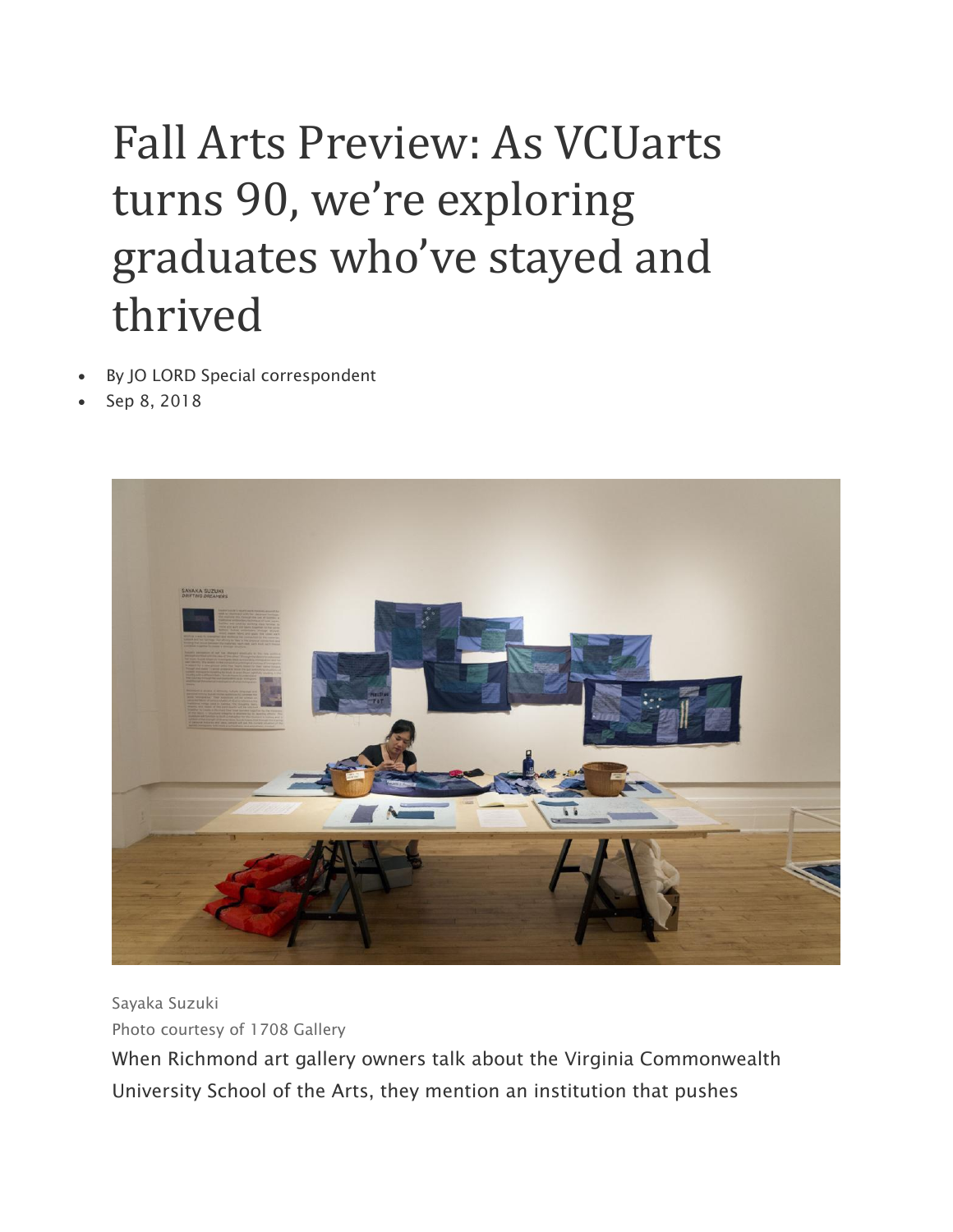boundaries. They talk about a professionalism and partnership they can rely on. They underscore the remarkable careers of its graduates and the strength of the city's arts scene that can retain their kind of talent.

It all started in 1928, when Theresa Pollak, affectionately referred to as the matriarch of Richmond arts by one gallery owner, taught the university's very first art class. Since then, the program has become a national powerhouse, named the country's No. 1 public university visual arts and design graduate program by U.S. News & World Report every year since 2003.

As the school celebrates its 90th year, we start with the first of a recurring series exploring the lives and careers of VCUarts graduates who've made Richmond their home.

## Ed Trask: B.F.A. in painting, 1992

Recent career milestone: having a painting added to the Virginia Museum of Fine Arts permanent collection

Move around the city a little and it doesn't take long to run into a piece of work by Ed Trask. His murals cut across the exteriors of The Sidewalk Café and Ellwood Thompson's, just for starters.

After earning his VCUarts degree in 1992, Trask headed to Washington to join a touring punk rock band.

"I did a lot of illegal murals all over the world back then," he said with matterof-fact delight. "Wherever I saw a cool wall that could use some attention, I took things into my own hands."

Trask eventually came back to Richmond, where he felt a seismic shift happening.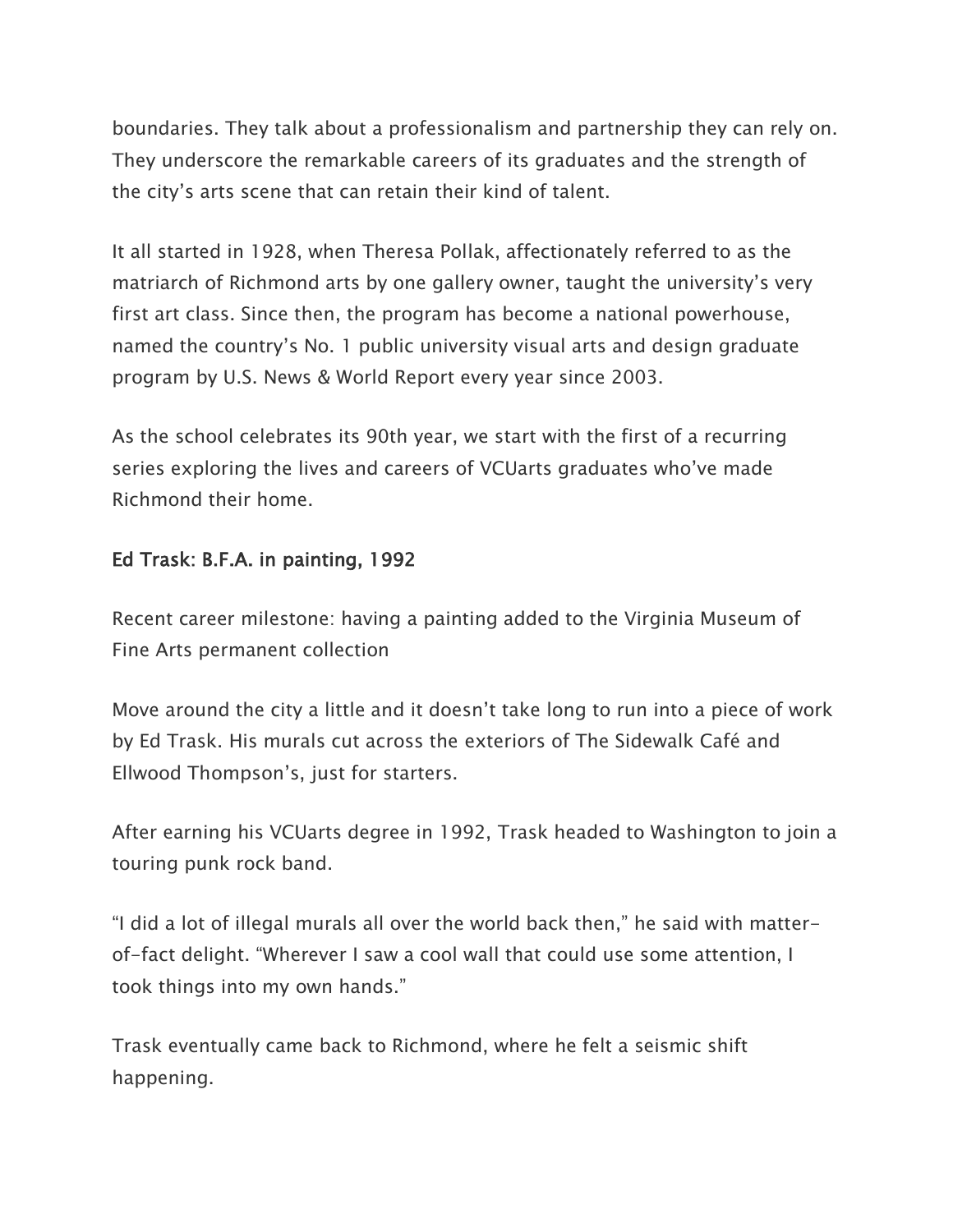"Young people just started taking over and doing what needed to be done to make this a thriving creative city," he said. "It seemed like a place I didn't want to leave." His career has taken off since then, to say the least, so much so that there's a yearlong wait for his commissioned work.

BJ Kocen of glave kocen gallery in Richmond's Fan District described Trask as "a way-paver," one who doesn't just open doors for other artists but escorts them through.

"Ed's career has taken him all over the world, but I think his true passion is Richmond," he said. "His city has embraced him, and he's hugged back."

## Leigh Suggs: M.F.A. in craft and material studies, 2015

Recent career milestone: doing a six-month residency at Quirk Gallery

While Trask is an established artist, Leigh Suggs finds herself at the other end of the career spectrum as an emerging artist who graduated in 2015. The North Carolina native specializes in mixed-media works with paper, treating it differently than what's typically expected.

"It's been exciting to watch her growth," said Alice Livingston, co-director of Reynolds Gallery in the Fan. "We're continuously blown away by the way she manipulates her materials."

Career highlights so far include a city of Richmond CultureWorks grant and a six-month residency at Quirk Gallery downtown. It came with an apartment and a studio, allowing her to really ground herself and create art with freedom.

A strong sense of community made Suggs want to put down artistic roots in Richmond. "I really loved the support I found in the School of the Arts," she said, "and also outside of it."